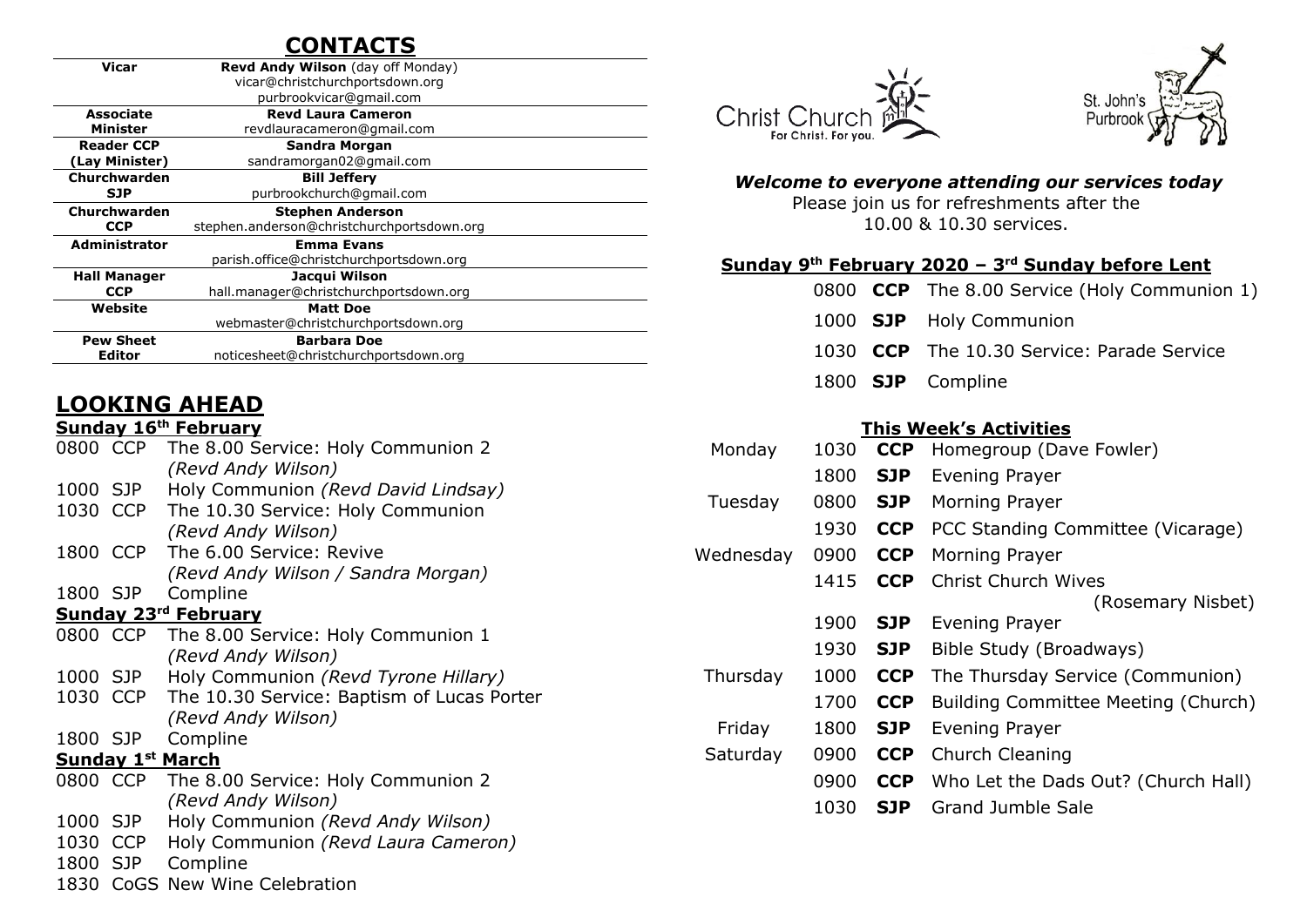

### **Mission of the Month:****Church Mission Society**

The **hearing loop** in church is now working again. If you use it, Andy Wilson or Stuart Davies would be interested to know of its effectiveness.

**The funeral of Bryan Scarth** will take place at The Oaks Havant Crematorium on **Wednesday 12th February** at 11:30am.

**CMS visit:** Our outgoing mission partners, Peter & Sally Bartlett will be speaking at The 10.30 Service next **Sunday 16th February**. They will also introduce Bev Richardson, with a view to her becoming our new partner in Paraguay.

**Annual meetings** for Christ Church will take place on **Thursday 23rd April** starting at 7.30pm.

If you would like to receive this notice sheet each week by email, please send a request to parish.office@christchurchportsdown.org

**ST JOHN'S** [www.stjohnspurbrook.org.uk](http://www.stjohnspurbrook.org.uk/)



**The funeral of Harry Gower** will take place at The Oaks Havant Crematorium tomorrow **Monday 10th February** at 1.45pm.

#### **Grand Jumble Sale: Saturday 15th February**

10.30 -12.30pm at St John's Church Hall. Please bring all contributions to the hall on Friday 14th after 6pm or to the Broadways Coffee Shop on Thursday 13<sup>th</sup> after 10am. Thank you.

**February's Edition of the Church magazine** is NOW. Please collect your copy. Only 40p.

**Annual meetings** for St John's will take place on **Sunday 29th March** starting at 11.15am.

# *NOTES AND NEWS*

**Ash Wednesday:** There will be a cluster-wide service of Communion and imposition of ashes at Christ Church at 7pm on **Wednesday 26th February**.

**JustOne:** Churches across Portsmouth are hosting evangelist Canon J John to speak at Portsmouth Guildhall on **4th and 5th April** (7.30pm). This is a great opportunity to invite just one relative, friend, neighbour or colleague to hear the life changing message of Jesus Christ presented in an accessible manner. Tickets are £5 each and Andy Wilson has some to sell. See justone.co.uk for more details.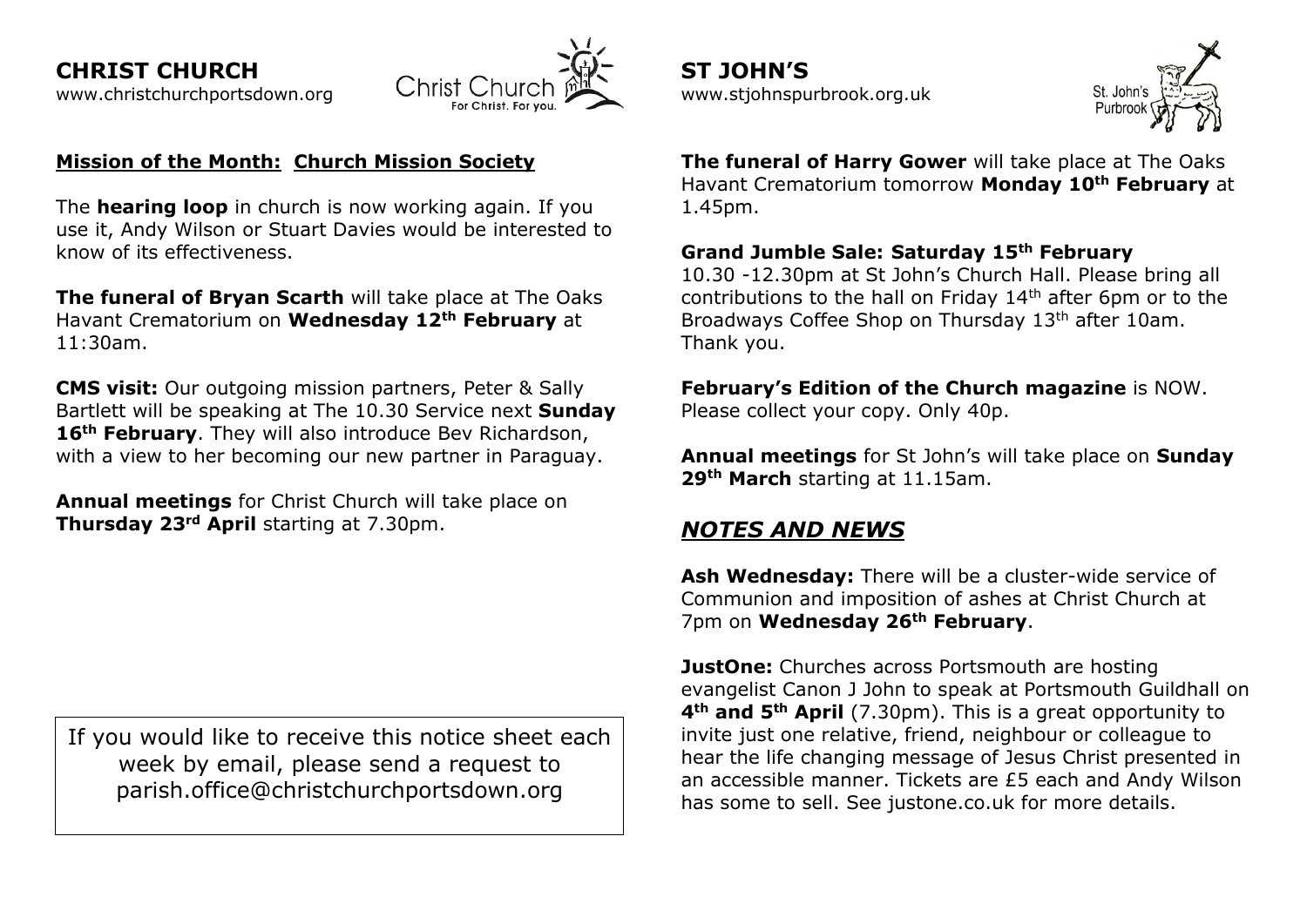### **GOSPEL READING: Matthew 5:13–16**

# *Hear the Gospel of our Lord Jesus Christ according to Matthew. Glory to you, O Lord*

 $13$  'You are the salt of the earth; but if salt has lost its taste, how can its saltiness be restored? It is no longer good for anything, but is thrown out and trampled under foot. <sup>14</sup> 'You are the light of the world. A city built on a hill cannot be hidden. <sup>15</sup> No one after lighting a lamp puts it under the bushel basket, but on the lampstand, and it gives light to all in the house.  $^{16}$  In the same way, let your light shine before others, so that they may see your good works and give glory to your Father in heaven.

*This is the Gospel of the Lord. Praise to you, O Christ.*

### **Post Communion**

Merciful Father, who gave Jesus Christ to be for us the bread of life, that those who come to him should never hunger: draw us to the Lord in faith and love, that we may eat and drink with him at his table in the kingdom, where he is alive and reigns, now and for ever. **Amen.**

# **THIRD SUNDAY BEFORE LENT**

## **COLLECT**

Almighty God, who alone can bring order to the unruly wills and passions of sinful humanity: give your people grace so to love what you command and to desire what you promise, that, among the many changes of this world, our hearts may surely there be fixed where true joys are to be found; through Jesus Christ your Son our Lord, who is alive and reigns with you, in the unity of the Holy Spirit, one God, now and for ever. **Amen.**

# **OLD TESTAMENT: Isaiah 58:1–9a**

<sup>58</sup> Shout out, do not hold back! Lift up your voice like a trumpet! Announce to my people their rebellion, to the house of Jacob their sins. <sup>2</sup> Yet day after day they seek me and delight to know my ways, as if they were a nation that practised righteousness and did not forsake the ordinance of their God; they ask of me righteous judgements, they delight to draw near to God. <sup>3</sup> 'Why do we fast, but you do not see? Why humble ourselves, but you do not notice?' Look, you serve your own interest on your fast-day, and oppress all your workers. <sup>4</sup> Look, you fast only to quarrel and to fight and to strike with a wicked fist. Such fasting as you do today will not make your voice heard on high. <sup>5</sup> Is such the fast that I choose, a day to humble oneself? Is it to bow down the head like a bulrush, and to lie in sackcloth and ashes? Will you call this a fast, a day acceptable to the Lord?  $6$  Is not this the fast that I choose: to loose the bonds of injustice, to undo the thongs of the yoke, to let the oppressed go free, and to break every yoke?  $7$  Is it not to share your bread with the hungry, and bring the homeless poor into your